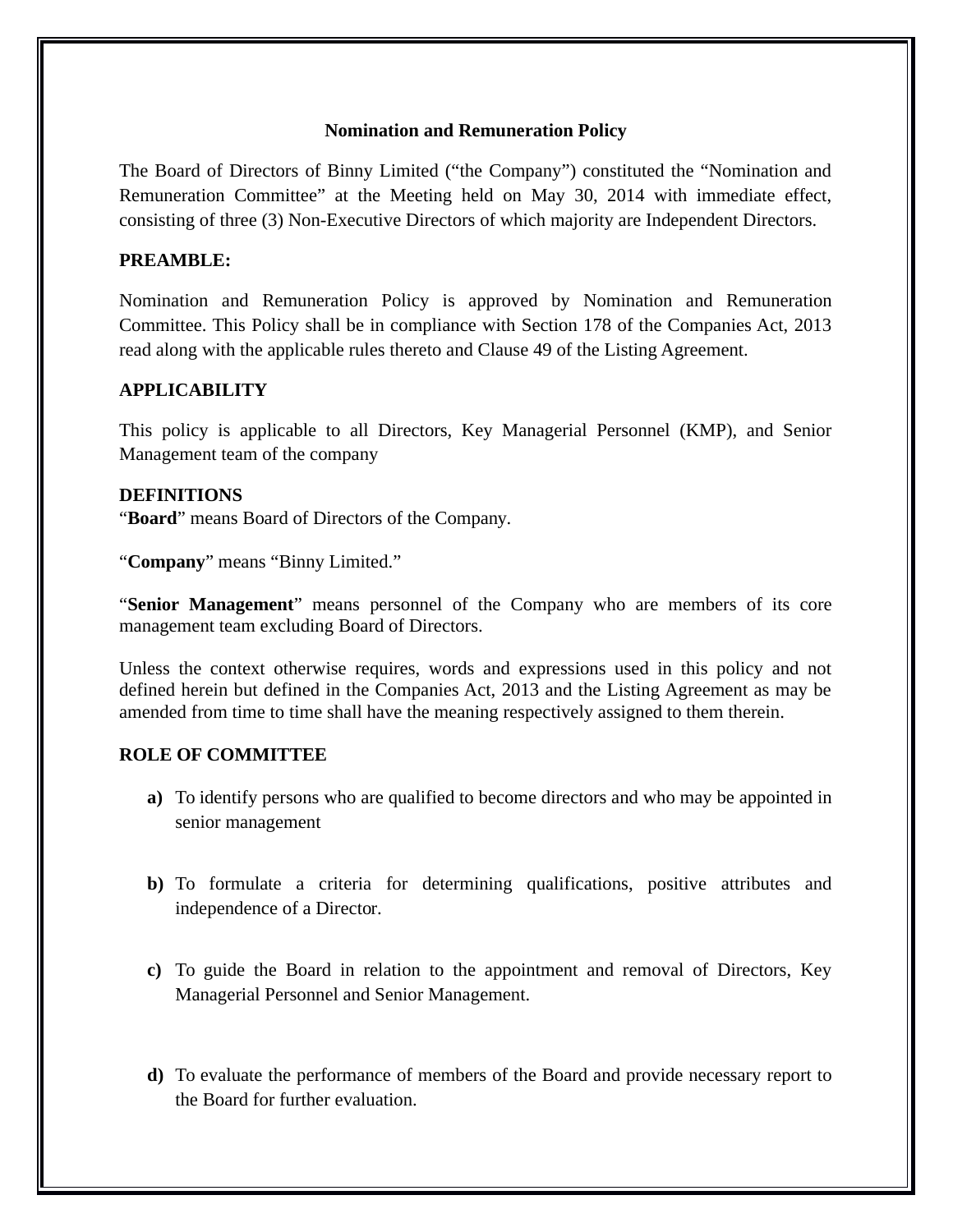- **e)** To formulate criteria for evaluation of Independent Directors and the Board.
- **f)** To recommend to the Board a policy, relating to the remuneration for the directors, key managerial personnel and other employees.
- **g)** To devise a policy on Board diversity;
- **h)** To recommend the Board on Remuneration payable to the Directors, Key Managerial Personnel and Senior Management.
- **i)** To develop a succession plan for the Board and to regularly review the plan;
- **j)** Setting a formal and transparent procedure for selecting new Directors for appointment to the Board;

## **APPOINTMENT AND REMOVAL OF DIRECTOR, KMP & SENIOR MANAGEMENT**

#### **Appointment criteria and qualifications:**

- 1. The Committee shall identify and ascertain the integrity, qualification expertise and experience of the person for appointment as Director, KMP or at Senior Management level and recommend to the Board his / her appointment.
- 2. A person should possess adequate qualification, expertise and experience for the position he / she is considered for appointment. The Committee has discretion to decide whether qualification, expertise and experience possessed by a person are sufficient / satisfactory for the concerned position.
- 3. Appointment of managerial personnel viz.., Managing Director/Whole-time Director/ Independent Director/ Non-Executive Director/Manager is subject to compliance of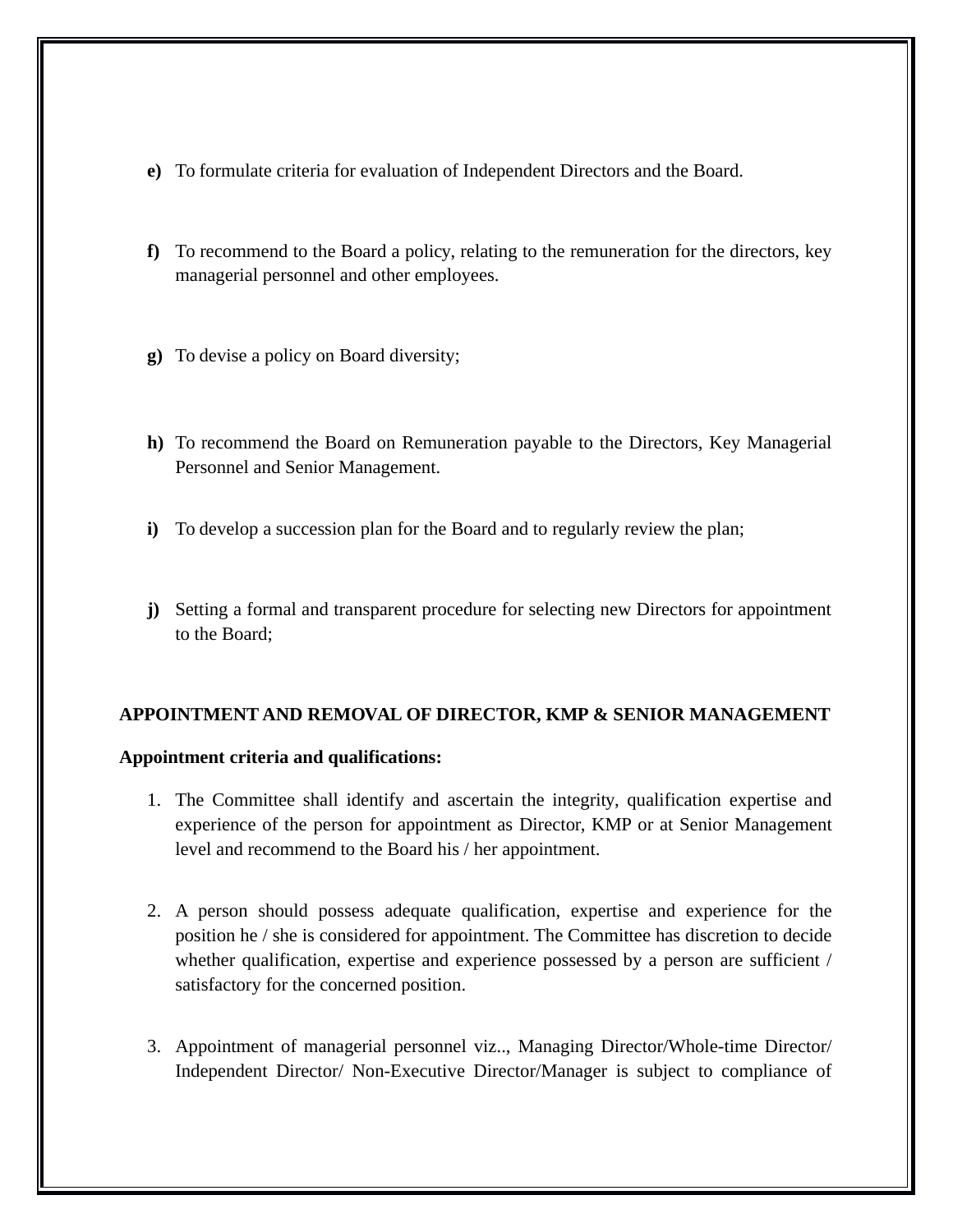provisions of section 149 of the Companies Act, 2013, read with Schedule IV and rules thereunder and the Listing Agreement.

- 4. The Committee shall carry out evaluation of performance of every Director, KMP and Senior Management at regular interval (yearly).
- 5. Ensuring that there is an appropriate induction & training programme in place for new Directors and members of Senior Management and reviewing its effectiveness and to formulate familiarization program for independent directors

## **REMUNERATION POLICY TO WHOLE TIME DIRECTOR, MANAGING DIRECTOR, NON-EXECUTIVE DIRECTOR & KEY MANAGERIAL PERSONNEL & SENIOR MANAGEMENT**

- **1)** The remuneration shall be competitive in order to ensure that the company can attract and retain talent.
- **2)** The Remuneration shall take into account the Company's overall performance, director's contribution & trends in the industry in general, in a manner which will ensure and support a high performance culture.
- **3)** The committee shall consider and determine the Remuneration, based on the performance and also bearing in mind that the remuneration is reasonable and sufficient.
- **4)** The company has no stock options, plans and hence, such instruments do not form part of his remuneration package.
- **5)** The Remuneration to others will be such as to ensure that the relationship of remuneration to performance is clear and meets appropriate performance benchmarks.